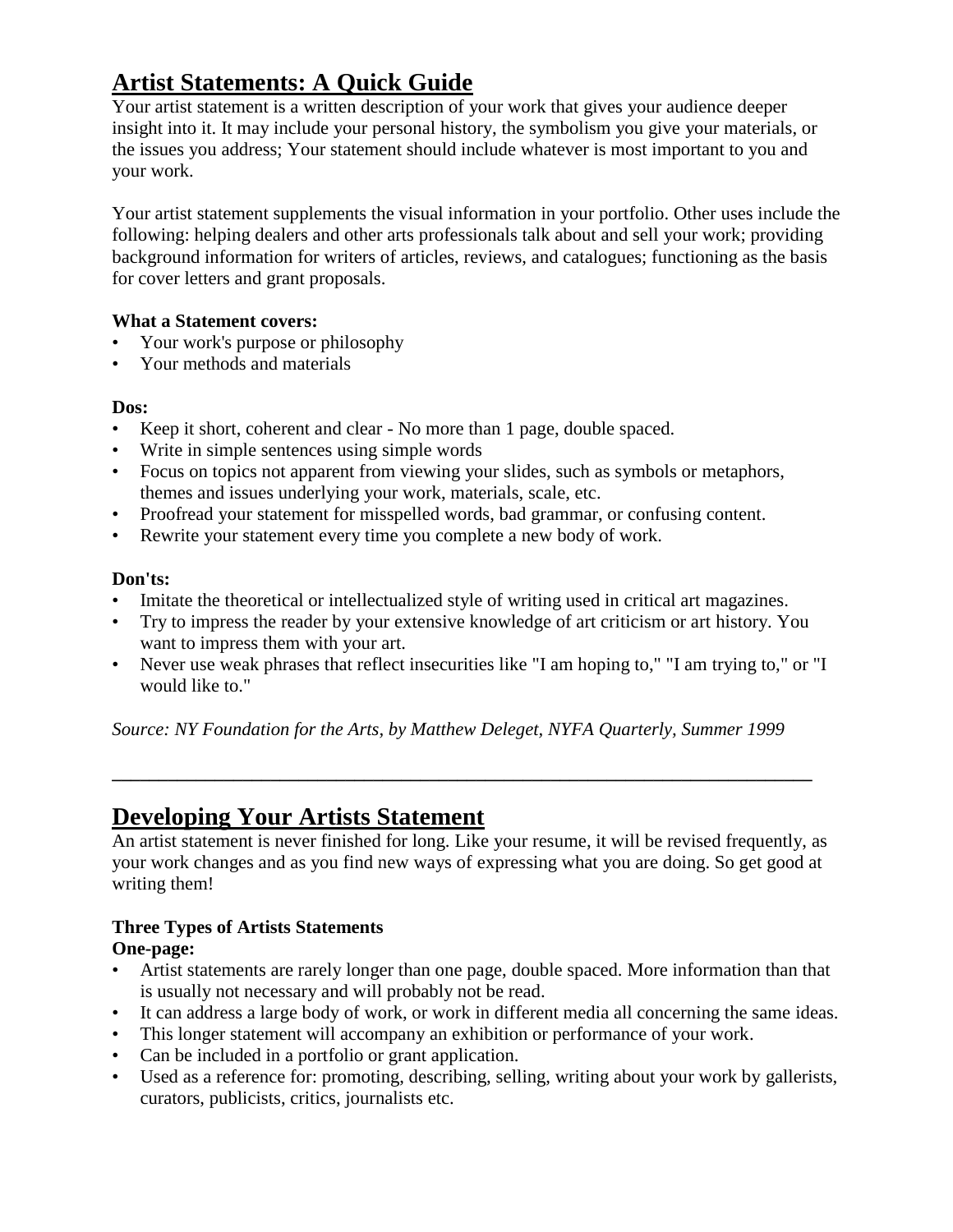#### **One or two paragraph statement:**

- No longer than half a page.
- Addresses the most pertinent information about the work, a particular series or media.
- Can be incorporated into the heading of a slide description sheet, which accompanies a portfolio, grant application, etc.
- Can be the lead-in to a longer *project* description.

#### **25 word statement:**

- This statement contains the central idea of your work to catch the reader/listeners' attention.
- Can be inserted into correspondence: cover letters, letters of intent, artist biography.
- Memorize it. Be prepared to deliver it anytime. For example when asked "What do you do?" when meeting someone for the first time, at social occasions, openings, on the elevator. Think of it as a verbal business card.

#### **A good artist statement supplements the visual information in a portfolio or an exhibition so that the reader/viewer can better understand it.**

Compose your statement with a sympathetic friend in mind, one who is genuinely interested in your work and who wants understand it. To get started writing your statement, try describing one or two recent works. What do you want the reader to know about them?

Your statement should stand on its own. Your reader should be able to imagine what your work looks like-even if they haven't seen it. Make people want to see your work!

#### **Some Do's and Don'ts:**

- DO write a strong, compelling statement without art jargon.
- DO develop a strong first sentence. Explain clearly and precisely why you make art, what it means to you and what materials you use. Tell a story about something that moved you into making a specific body of work. Draw the reader into your world.
- DO keep it as short as possible. No more than one typed page, double spaced, even less is better. It is an introduction and a supplement to the visual information, not your life story.
- DO focus on topics that may not be apparent from viewing your slides, such as, influences in your work: themes and issues. The techniques, materials used, or scale of the work can also be important information to include.
- DON'T imitate the writing often used in art magazines. Avoid artspeak and pretentious language. I*f your statement is difficult to read, it will NOT be read.*
- DON'T try to impress the reader with your extensive knowledge of art criticism or vocabulary.
- DON'T announce what you are attempting to do, just clearly express what you have accomplished.

*Source: Adapted from Jackie Battenfield's, "Artist in the Marketplace Program, The Bronx Museum of the Arts, 2003*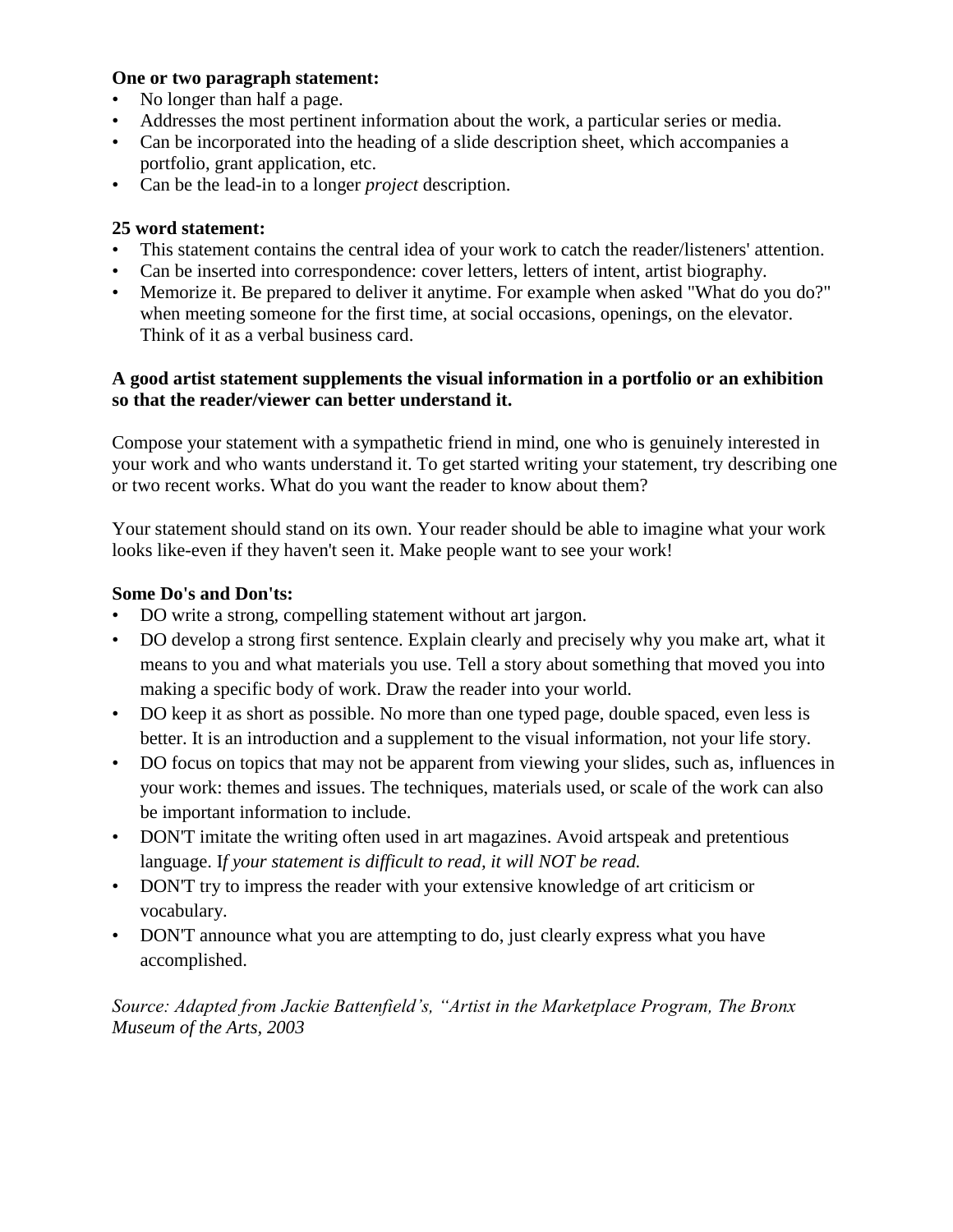# **Samples of Successful & Not So Successful Artist Statements:**

#### **Example #1: less successful**

*T.S. Eliot spoke of how the present shapes the past as much as the past affects the present. These paintings aspire to blur the distinction between the two and enter into a free-flowing dialogue between my present and my past. They ask fundamental questions as to the nature of time, the nature of change, and the meaning of invention. The ambition, which inspires their making, is to step outside of the linear, chronological unfolding of events and celebrate the eternal present that is the time art shapes.*

*Evaluation:* This statement, although poetic does not really address any specific aspects of the body of work. The reader is given very little information. Try to avoid using words like "aspire" along with "hope" "attempt". They are weak and may reflect insecure feelings on your part. Try to use more active and strong phrases. Notice how much more active and stronger the phrase is without the word "aspire": *"These paintings blur the distinction between... "*

#### **Example #2: less successful**

*"The body, however, consists of an indefinite multiplicity of parts and arbitrary manifestations which are subjected to movement and divided into substances, moments, and details."* - Marsilio Ficino from *About Love orPlaton's Feast*

*The works deal with a fragmentary corporeality which seeks its stimulation in the natural sciences, such as botany and neurology. The drawings construct and illustrate an intellectual model of deconstruction of corporeality and the search for unity. The central question here is the sense of time. Do different time levels exist parallel to each other? Does the unity of the individual exist in time, which is characterized by acceleration, rotation, and speed? The drawings reflect an internal world view which revolves around fragment, unity, and rupture. The simple pencil drawings are made on former construction plans, on the reverse sides are old sketches of pattern designs. The structure of the folds and the paper collage further emphasizes this vision.*

*Evaluation:* This statement doesn't service the visual work either. It is full of important sounding words, but what do they mean? What is an *"intellectual model of deconstruction of corporeality?"* lt is a statement that is difficult to read, so it won't get read. It has not provided much help in allowing the viewer to have a fuller understanding of the art. Prefacing the artist statement with this quote further obscures the artist's intentions without providing any real information.

#### **Example #3: successful**

*I began using a typewriter for its obvious function* - *to record my thoughts and ideas. Communicating is a crucial yet constant struggle for me. The more I typed, the more the letters and words on the pages began to take on a new function, a new language. My discovery of this new language created with my typewriter and paper was one made up of patterns and grids formed by punctuation marks: commas, colons, apostrophes, and brackets. It was as if the typewriter was experiencing a breakdown, and this breakdown was my breakthrough. I had discovered a new way to communicate. There is an endless source of information that can be created through a limited use of materials: paper and a typewriter. I became, and am still, intrigued by this process.*

*Evaluation:* This is a good statement. It is precisely written and fun to read. The sentences are strong and simple. It answers the kinds of questions that arise when viewing the work, in this case, how are these marks being made and why while providing supportive information about the artist's process and thinking.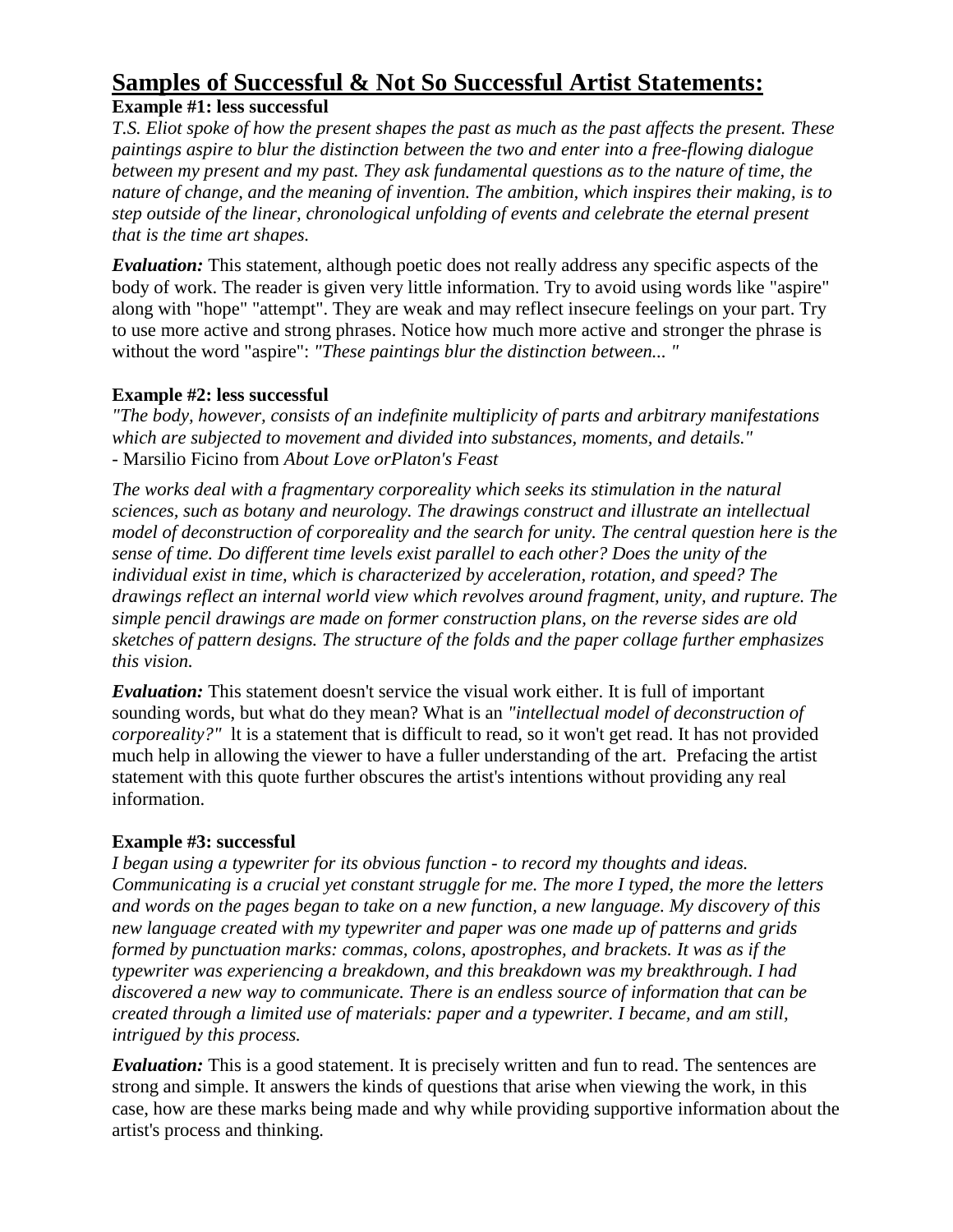## **Getting Started Writing An Artist Statement**

BRAINSTORM: 10 MINUTE WRITING EXERCISES

**1. Describe your work:** Describe one work of yours that is currently in your studio. Do it quickly. Don't worry about grammar, jargon, or finding the right word. There is no format to this, no structure. Just get down on paper everything that comes to mind about the piece.

#### **Some questions to get you started:**

- What does it look like? (size, colors, shapes, textures, light, objects, relationships, etc.) Make your description visual.
- What inspired the piece? Where does the work come from in *you?*
- Talk about the work from a conceptual, thematic, and/or emotional point of view.
- Is there a central or guiding image or idea?
- What are its different elements and how to they affect each other or interact?
- What kind of materials did you use/are you using to create the work? Why?
- What was the process of development for the work?
- How does the work use space and relate to the surrounding space? What would be the ideal space in which to exhibit or present this work?
- How does this work fit into the overall flow of your development as an artist?
- Where does it fit into or relate to your awareness of other contemporary work?

*Source: Based on The Field: "20 Questions to Get You Writing." The Field is a New York Citybased dance service organization.*

**2. Identify yourself:** Use these questions to articulate who you are as an artist, what is special about you, and where you fit into the big picture.

- What words would you use to describe your work as an artist?
- What sources guide or influence your work? Physical, intellectual, emotional, conceptual?
- What materials do you enjoy working with? Hate? Why? What would you be interested in exploring that you haven't tried yet?
- Whose work or what work do you admire? Why?
- What work/styles/modes do you dislike? Hate? Wish to challenge? Why?
- Who do you compare yourself to? What kind of comparisons do you draw?
- Who do you think your work is for? Who you would like to reach with it or who you would most want to see it?
- What critics do you read? Why?

*'*

- What else do you read, see, listen to, and follow outside your discipline? Poetry? Philosophy? Science? History? Politics? Film? Music?
- How would you describe your background, and how has it influenced you? Where do you come from? Community, geography, ethnicity, family, peers, mentors?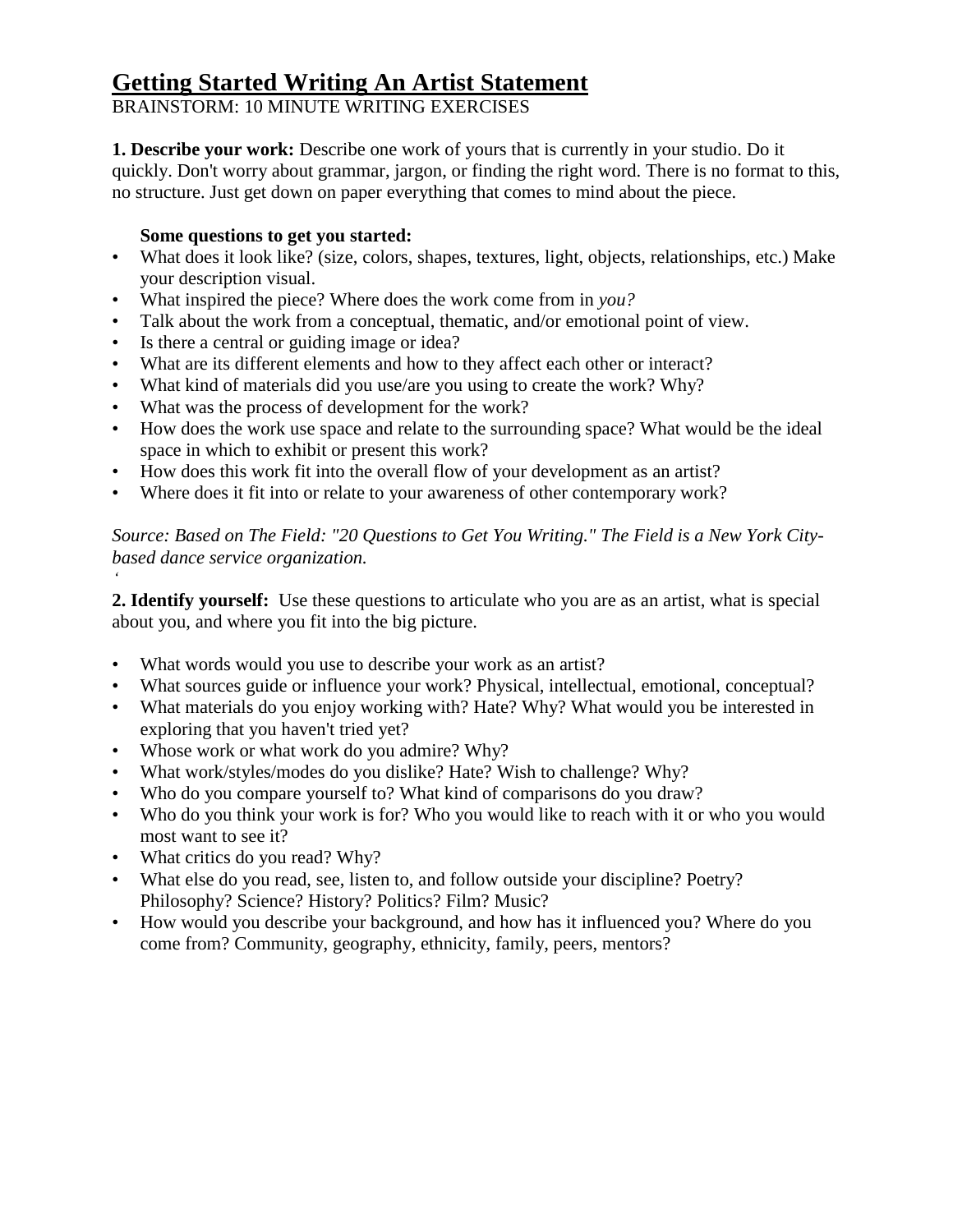**3. Describe your studio:** Write a one-page description of your studio or workspace. Do it quickly, and don't worry about grammar or the right word. There is no format to this, no structure...paragraph, notes, or even a list format is fine.

- What does it look like? Size, colors, shapes, textures, objects, relationships, light? Make it visual.
- What identifies it as uniquely yours, or distinct from some other studio?
- How do you relate to it? Order, arrangements, processes, methods, equipment, materials? Habits?
- What are you working on? What kind of work do you have in it at present?

**4. Describe your process:** Write a one-page description of the process you use to create your work. Do it quickly, and don't worry about grammar or finding the right word. There is no format to this, no structure. Just get down on paper every single thing you can remember about how your work is created. Think in concrete terms: influences; physical qualities; and emotion.

- What materials, elements, surfaces, processes, methods, equipment do you use? Why?
- Where does your inspiration come from?
- Where does the impetus for a piece come from in you, personally speaking?
- What concerns guide you in the execution? Are they visual? physical/sensory/sensual? thematic? emotional?
- What moves you to work?
- What is your favorite part of the process?

#### **Putting it all Together:** DON'T PANIC! If writing is torture, GET SOME HELP!

- Tongue tied? Invite a friend to the studio to discuss your work. Tape-record the conversation and listen to it later. You can also take notes, but often the best phrases get lost in the heat of the moment. Make a note of what kind of questions come up during these sessions. Is there a pattern? If there is, use it in your statement.
- Have several friends who know your work -- especially non-artists -- read your artist statement and respond. They may have good points to add. They may catch phrases that don't seem to make sense. Your non-artist friends will be best at helping you catch the jargon and 'artspeak' which you may want to rewrite.
- Ask a professional writer to proofread your written materials to check for errors. Ask someone merciless to help you delete repetitive or extraneous phrases and straighten out long sentences.

#### **REMEMBER: Keep your statement coherent and to the point to retain reader interest!**

*Artist Statement exercises adapted from Virginia Commonwealth University Senior Seminar materials, and NYFA's Full Time Artist MFA Curriculum, 2003.*